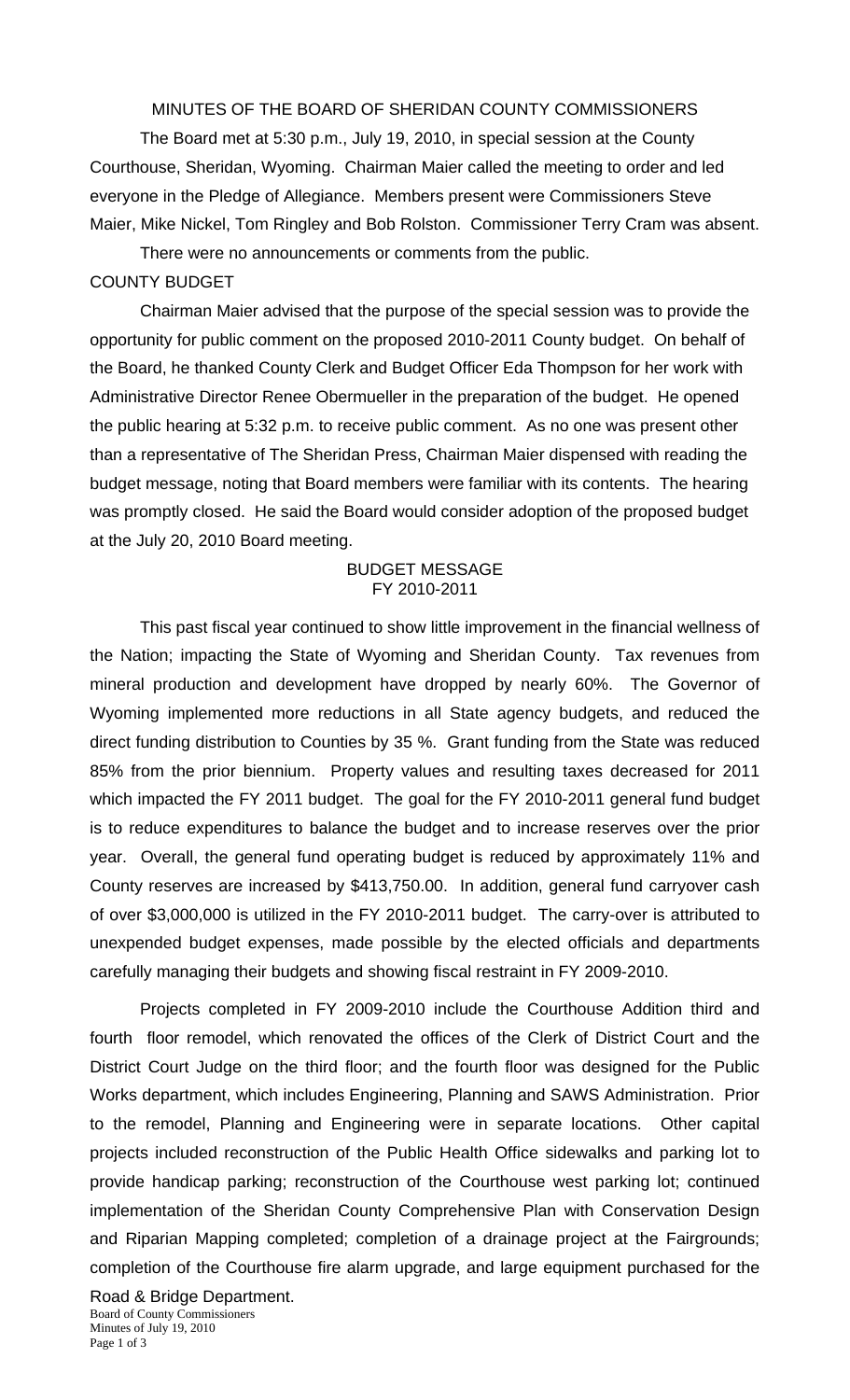A partial list of major projects approved for FY 2010-2011 includes: final upgrades to the Courthouse addition on the first floor corridor; heating and air conditioning upgrades to the historic Courthouse; remodel and renovation of the Community Health Building; continued work on the County Comprehensive Plan development; road and bridge equipment and numerous road projects.

Staffing levels have decreased slightly since the prior year mainly due to retirement and natural attrition. Three full-time Road and Bridge operator positions will be eliminated October 1, 2010. This is due to reduced Capital Facilities Tax and grant funding allocated to road construction and maintenance.

Coalbed methane mineral development (CBM) declined significantly in 2009. As a result Sheridan County's assessed valuation dropped approximately 32% from 2009. Sheridan County's assessed valuation for FY 2010 is \$539,867,284, which includes \$370,006,308 in local assessed and \$169,860,976 in state assessed property. Based on the 2010 valuation, each property tax mill will generate \$539,867 in revenue.

In November of 2006, the voters of Sheridan County passed another four-year Optional One-Cent Sales Tax. The tax is projected to generate \$1,920,000 in revenue to the County, some of which are dedicated to operational support of the hospital, airport, library and fairgrounds. In addition, it is used to fund equipment purchases, the Juvenile Justice Program, and many non-profit and social service organizations in the community. A substantial portion of the One-Cent Optional tax revenue will continue to fund emergency services protection. On August 18, 2009, voters of Sheridan County approved a Specific Purpose (Capital Facilities) One-Cent sales tax of \$25 million. The Capital facilities tax generates funds used for our county road system. These two taxes are critical in enabling Sheridan County to continue to provide the services our residents expect, and the financial support that benefits many of our social organizations.

We have the potential to receive approximately \$3.6 million in dedicated grant funding during FY 2010-11, the bulk of which will be for county roads and bridges for construction, improvements and dust mitigation. Other grant funding is dedicated for homeland security, county and social service agencies, facility renovations and Community Health programs.

Fixed costs include funding for the library (\$1,040,000), fairgrounds (\$425,000), airport (\$150,000), and hospital (\$106,250). Other fixed costs include property and bond insurance premiums, accounting and auditing services, equipment leases, contract services, postage, grant match funds, computer support and training, parks and beautification and various operational expenses.

Board of County Commissioners Minutes of July 19, 2010 Page 2 of 3 In an effort to contain the rising costs of the provided employee insurance benefit package, all employees will contribute 15% of the premium cost in FY 2010-2011. The policy will remain the same for the 2010-2011 fiscal year and deductible limits, annual outof-pocket and office visit co-pay will remain the same. This year the County is focusing on efforts to encourage the employees to exercise healthy behavior through an enhanced wellness plan that will offer incentives. Dental insurance premiums increased 7% and an increase of approximately 2% will be seen for the life insurance package. Wyoming